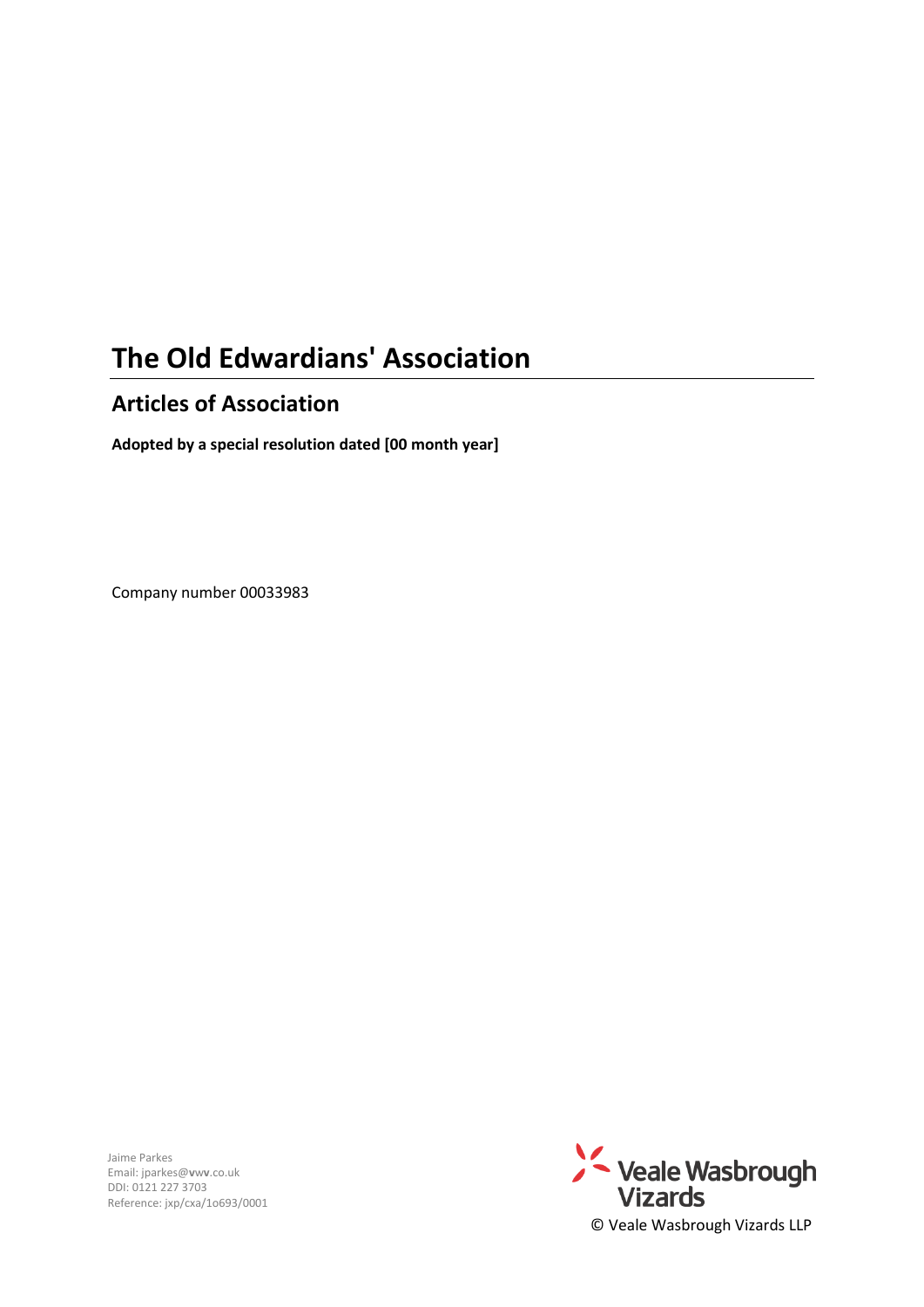# **The Companies Acts 1985 to 2006**

# **Company not having a Share Capital**

# **Articles of Association**

# **Adopted by a special resolution dated [00 month year]**

**of**

# **The Old Edwardians' Association**

#### 1 **Name**

1.1 The name of the company is The Old Edwardians' Association (**Association**).

### 2 **Registered office**

2.1 The registered office of the Association is in England and Wales.

### 3 **Objects**

- <span id="page-1-2"></span><span id="page-1-1"></span><span id="page-1-0"></span>3.1 The objects of the Association (**Objects**) are:
	- 3.1.1 To bring together and combine as an organised body by enrolment as Members, and to promote union and good fellowship among, all former pupils of and others connected with King Edward's School Birmingham (**the School**);
	- 3.1.2 To promote and further the welfare of the School, to maintain or assist in maintaining the interest of all former pupils (**Old Edwardians**) and others in the work and doings of the School; and to secure the collection and expression of the opinion of Old Edwardians regarding any proposed changes in the constitution or conduct of the said School;
	- 3.1.3 To provide funds for scholarships, bursaries and prizes of any kind for pupils attending the School and to establish or support any Association or fund relating to the School or any testimonial to or memorial of any Old Edwardian; and
	- 3.1.4 To collect information about, and records of, Old Edwardians and the School, and to purchase or otherwise acquire, print, publish, sell, distribute, and circulate books, pamphlets, leaflets, magazines, newspapers, prints, photographs, plans or literature written by, or relating to Old Edwardians, or concerning the said School, or the Association, and to secure or acquire and hold the copyright thereof.

# 4 **Powers**

4.1 The Association has the power to do anything within the law which may promote or may help to promote the Objects.

# 5 **Limited liability**

5.1 The liability of the Members is limited to £1, being the amount each Member undertakes to contribute to the Association's assets if the Association shall be wound up while he, she or it is a Member, or within one year after he she or it ceases to be a Member, for payment of the Association's debts and liabilities contracted before he, she or it ceases to be a Member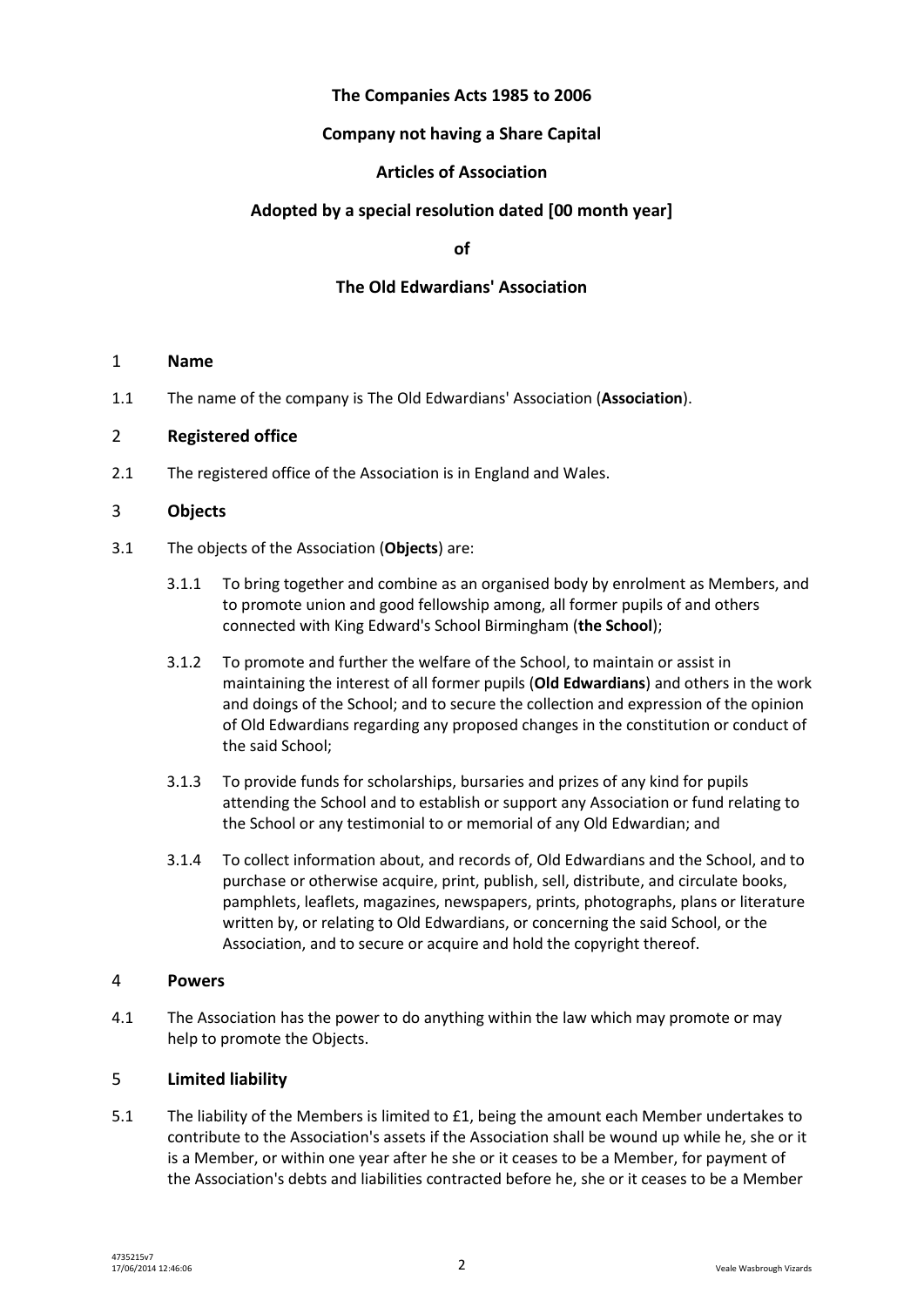and of the costs, charges and expenses of winding up and for the adjustment of the rights of the contributories among themselves.

# 6 **Not for profit**

<span id="page-2-3"></span>6.1 Subject to the provisions of Article [14.1,](#page-8-0) the income and property of the Association shall be applied solely towards the promotion of the Objects and no portion thereof shall be paid or transferred directly or indirectly, by way of distribution, bonus or otherwise by way of profit to the Members of the Association.

### 7 **Membership**

- 7.1 The number of Members with which the Association is registered is unlimited.
- 7.2 The Association must maintain a register of Members.
- <span id="page-2-2"></span>7.3 The Members of the Association on the date of adoption of these Articles and such other persons who qualify for Membership in accordance with Article [7.4](#page-2-0) and are admitted to Membership by the General Committee shall be the Members of the Association.
- <span id="page-2-0"></span>7.4 Membership of the Association is open to any:
	- 7.4.1 former pupil of the School;
	- 7.4.2 current member of the teaching staff at the School who has taught at the School for two years or more;
	- 7.4.3 former member of the teaching staff at the School who taught at the School for at least two years; and
	- 7.4.4 other person admitted as an honorary member of the Association by the General Committee on such terms as it shall resolve from time to time; and

who agrees in writing (which in accordance with Article [23](#page-11-0) includes email) to become a Member of the Association and whose name is entered on the register of Members.

- <span id="page-2-1"></span>7.5 The General Committee shall have the right to terminate the Membership of any Member if a complaint made in writing and signed by six Members is lodged with the Chairman regarding the conduct or behaviour of any Member and the General Committee considers that such Member's continued Membership is not in the best interests of the Association, provided always that the Member shall be heard before a final decision is made.
- 7.6 Any Member expelled in pursuance of Articl[e 7.5](#page-2-1) shall be at liberty to appeal to a general meeting of the Association which shall be convened at his or request by the General Committee pursuant to Article [8.2](#page-3-0) and the decision of such general meeting shall be final. Any Member so expelled from Membership and wishing to appeal to a general meeting of the Association shall give notice in writing of such intention to the Chairman within fourteen days of the date of expulsion.
- 7.7 Notwithstanding Article [7.3,](#page-2-2) Membership is terminated if the Member concerned:
	- 7.7.1 gives written notice of his resignation to the Association; or
	- 7.7.2 dies; or
	- 7.7.3 makes an arrangement or composition with his creditors and the General Committee resolve that his Membership is terminated; or
	- 7.7.4 is removed from Membership in accordance with Article [7.5.](#page-2-1)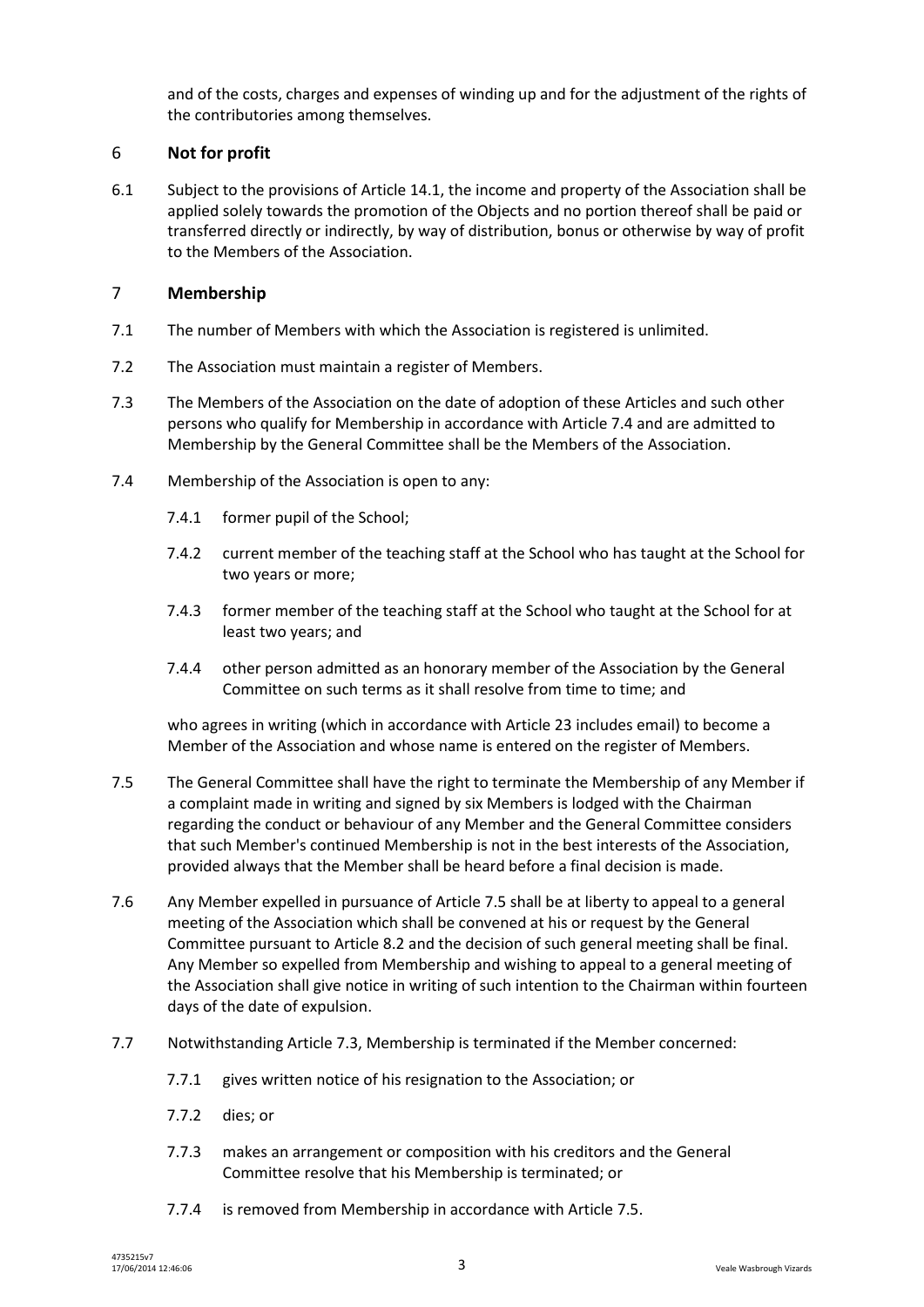7.8 Membership of the Association is not transferable.

# 8 **General meetings**

- <span id="page-3-1"></span>8.1 The Association shall hold a general meeting in every calendar year as its annual general meeting (**AGM**) and each AGM shall be held not more than fifteen months after the holding of the last preceding AGM.
- <span id="page-3-0"></span>8.2 Members are entitled to attend general meetings either personally or by proxy. General meetings are called on at least 14 clear days' written notice specifying the business to be discussed and if a meeting is to be the Association's AGM, the written notice shall specify the meeting as such. The accidental omission to give notice of a meeting to, or the non-receipt of notice of a meeting by, any person entitled to receive notice shall not invalidate the proceedings at that meeting.
- 8.3 A general meeting may be called at any time by the General Committee and must be called in accordance with the terms of the Act within 21 days of a written request from the Members made in accordance with the provisions of the Act.

### **Quorum**

- 8.4 There is a quorum at a general meeting if six of the Members entitled to attend and vote at that meeting are present in person or by proxy. If the Association has fewer than six Members, those Members present in person or by proxy shall constitute a quorum.
- 8.5 If within 15 minutes from the time appointed for the holding of a general meeting a quorum is not present, the meeting will be adjourned to such other day and at such time as the Board may determine. If at such adjourned meeting a quorum is not present within 15 minutes from the time appointed for holding the meeting the Members present in person or through their authorised representatives or by proxy shall be a quorum.

# **Chairman**

8.6 The Chairman or (if the Chairman is unable or unwilling to do so) some other General Committee member elected by those present shall preside as Chairman at a general meeting. The Chairman may, with the consent of a meeting at which a quorum is present, and shall if so directed by the meeting, adjourn any meeting from time to time and from place to place as the Chairman shall determine.

# **Voting**

- 8.7 A resolution put to the vote of a meeting will be decided on a show of hands unless before or upon the declaration of the result of the show of hands a poll is demanded by:
	- 8.7.1 the Chairman;
	- 8.7.2 at least two Members present in person;
	- 8.7.3 a Member or Members representing at least 10% of the total voting rights of all of the Members entitled to vote on the resolution present in person or by proxy; or
	- 8.7.4 the General Committee.
- 8.8 The demand for a poll may, before the poll is taken, be withdrawn but only with the consent of the Chairman and a demand so withdrawn shall not be taken to have invalidated the result of a show of hands declared before the demand was made.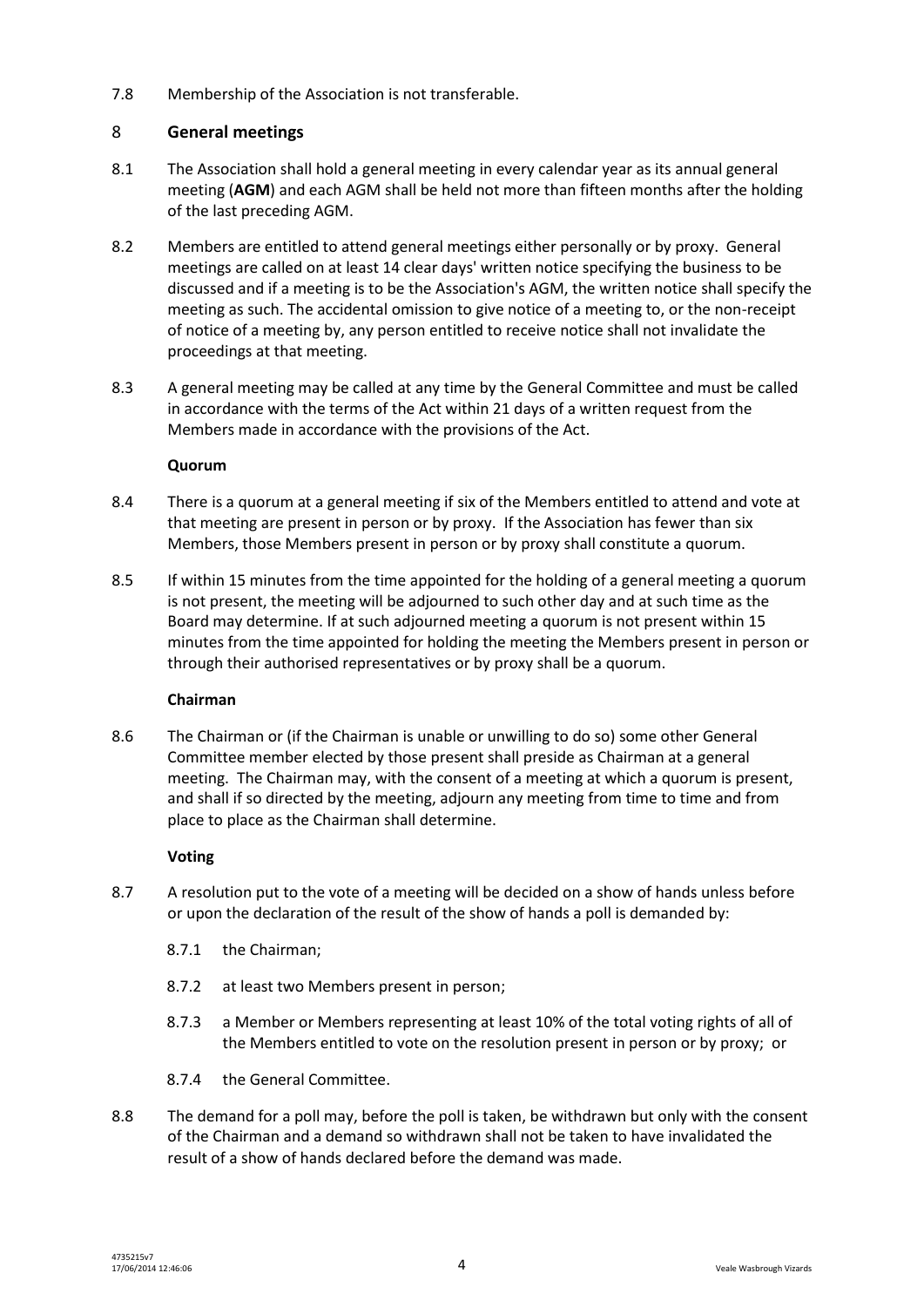- 8.9 A poll shall be taken as the Chairman directs. The result of the poll shall be deemed to be the resolution of the meeting at which the poll was demanded.
- 8.10 Except for the Chairman of the meeting, who in the event of an equality of votes has a second or casting vote, on a show of hands or a poll every Member present in person or by proxy shall have one vote.
- 8.11 No objection may be raised to the qualification of any person voting at a general meeting except at the meeting or adjourned meeting at which the vote objected to is tendered, and every vote not disallowed at the meeting is valid. Any such objection must be referred to the Chairman of the meeting whose decision is final.

#### **Proxy notices**

<span id="page-4-4"></span>8.12 A Member may appoint another person as his or her proxy to exercise all or any of his or her rights to speak and vote at general meetings. The Association may require proxy notices to be delivered in a particular form, and may specify different forms for different purposes.

### **Written resolutions**

8.13 A written resolution passed in accordance with the Act is as valid as a resolution actually passed at a general meeting (and for this purpose the written resolution may be set out in more than one document). A written resolution passed under this Article will lapse if not passed before the end of six calendar months beginning with the circulation date (as defined in section 290 of the Act).

### 9 **The General Committee**

- 9.1 The General Committee members are the company directors of the Association and have control of the Association and its property and funds
- 9.2 All General Committee members shall be Members of the Association.
- <span id="page-4-3"></span><span id="page-4-1"></span>9.3 The General Committee shall consist of:
	- 9.3.1 a president (**President**), a chairman (**Chairman**) and an honorary treasurer (**Treasurer**) who shall be elected by the Members in accordance with Article [9.5;](#page-4-0) and
	- 9.3.2 five other Members who shall be elected by the Members in accordance with Article [9.5;](#page-4-0) (**Elected General Committee members**); and
	- 9.3.3 other Members who shall be appointed by the General Committee in accordance with Article [9.6](#page-5-0) (the **Co-opted General Committee members**).
- <span id="page-4-2"></span>9.4 From the date of adoption of these Articles, the existing General Committee members shall continue to hold office on their existing terms.

#### **Elected General Committee members**

<span id="page-4-0"></span>9.5 The President, the Chairman, the Treasurer and the Elected General Committee members shall be elected by a resolution of the Members at the AGM provided that no candidate for the office of President (other than a retiring President) shall be elected by the Members without the prior approval of the General Committee.

# **Co-opted General Committee members**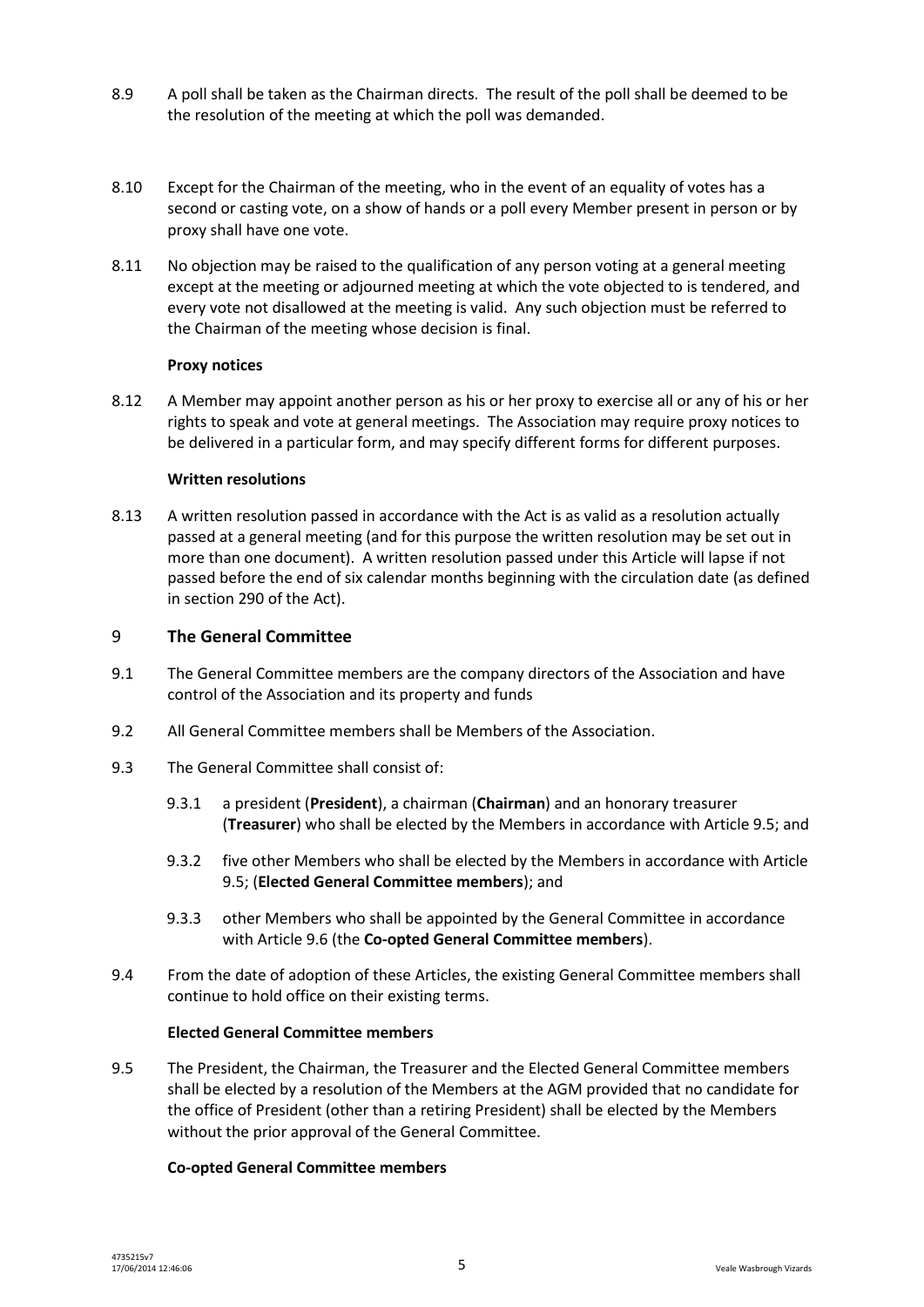<span id="page-5-0"></span>9.6 The Co-opted General Committee members may be appointed to the General Committee by resolution of the General Committee. The General Committee may from time to time at their discretion determine any criteria for the appointment of Co-opted General Committee members.

#### **Vacancies on the General Committee**

<span id="page-5-3"></span>9.7 The General Committee may appoint any individual as a General Committee member to fill any vacancy on the General Committee.

#### **Vacancy of the Chairman**

9.8 The General Committee may appoint one of their number to act as Chairman to fill any vacancy in the office of Chairman provided that such appointment by the General Committee is approved by resolution of the Members at the next following AGM.

#### **Terms of office**

- 9.9 Subject to Article[s 9.10](#page-5-1) an[d 9.12:](#page-5-2)
	- 9.9.1 every President, Chairman, Treasurer and Elected General Committee member shall hold office until the end of the fourth AGM of the Association following the AGM at which they were appointed, but shall be eligible for re-appointment as an Elected General Committee member at that AGM;
	- 9.9.2 every Co-opted General Committee member shall hold office for a term of four years from the date of their appointment (or for such shorter term as the General Committee may determine on their appointment) but shall be eligible for reappointment as a Co-opted General Committee member following the expiry of their term of office; and
	- 9.9.3 a General Committee member appointed by the Board to fill a vacancy in accordance with Articl[e 9.7](#page-5-3) shall hold office until the end of the first annual general meeting following their appointment, but shall be eligible for re-appointment as an Elected or Co-opted General Committee member.
- <span id="page-5-1"></span>9.10 After a General Committee member has served two consecutive terms in office, he shall be eligible for re-election only after a year has elapsed since he retired as a General Committee member, unless the General Committee considers it would be in the best interests of the Association for such General Committee member to be eligible for re-election on his retirement for such number of further terms as the General Committee shall resolve provided that such decision by the General Committee is approved by resolution of the Members at the next following AGM.

#### **Termination of office**

- 9.11 Every General Committee member will sign a written consent to become a member of the General Committee.
- <span id="page-5-2"></span>9.12 Every General Committee member will hold office until he or she vacates office in accordance with Articl[e 9.13.](#page-5-4)
- <span id="page-5-4"></span>9.13 A General Committee member's term of office automatically terminates if he or she:
	- 9.13.1 is subject to a disqualification order by the Company Directors Disqualification Act 1986 or to an order made under section 429(2)(b) of the Insolvency Act 1986 and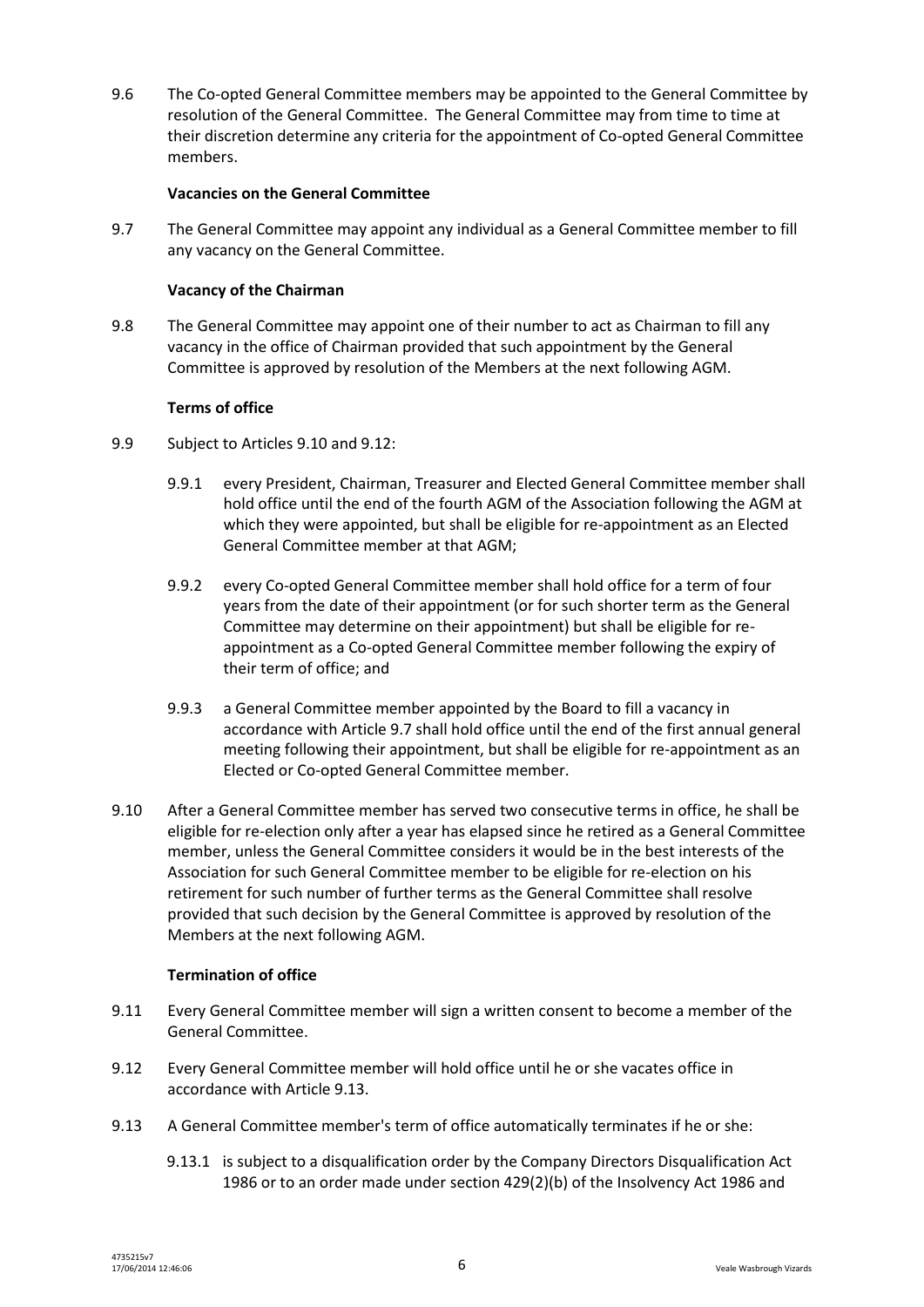has not obtained leave under the provisions of the appropriate Act to act as a General Committee member of the Association;

- 9.13.2 is, in the opinion of the General Committee, unable properly to fulfil his duties by reason of illness, disability or infirmity and the General Committee resolve that his office be vacated;
- 9.13.3 is absent from half of the meetings of the General Committee in any twelve month period without the consent of the General Committee and the General Committee resolve that his office is vacated;
- 9.13.4 is removed as a General Committee member by the Members pursuant to the Act;
- 9.13.5 resigns by written notice to the General Committee;
- 9.13.6 becomes bankrupt, has an interim receiving order made against him, makes any arrangement or compounds with his creditors generally or applies to the Court for an interim order in respect of a voluntary arrangement;
- 9.13.7 is convicted of an offence and the General Committee shall resolve that it is undesirable in the interests of the Association that he remains a General Committee member;
- 9.13.8 ceases to be a Member of the Association; or
- 9.13.9 is removed by unanimous resolution of the other General Committee members.
- 9.14 A technical defect in the appointment of a General Committee member of which the General Committee is unaware at the time does not invalidate decisions taken at a meeting of the General Committee.

#### 10 **Proceedings of the General Committee**

- 10.1 The General Committee must hold at least three meetings of the General Committee each year. Any General Committee member may call a meeting of the General Committee by giving notice of the meeting to the General Committee or by authorising the Secretary (if any) to give such notice provided that:
	- 10.1.1 such notice must indicate the proposed date, time and location of the meeting and, if it is anticipated that General Committee members participating in the meeting will not be in the same place, how it is proposed that they should communicate with each other during the meeting;
	- 10.1.2 such notice must be given to each General Committee member, but need not be in writing; and
	- 10.1.3 such notice need not be given to General Committee members who waive their entitlement to notice of that meeting by giving notice to that effect to the Association not more than seven days after the date on which the meeting is held (and where such notice is given after the meeting has been held, that does not affect the validity of the meeting, or of any business conducted at it).
- 10.2 The quorum necessary at a meeting of the General Committee shall be determined by the General Committee and unless and until otherwise determined shall be six . If the total number of General Committee members for the time being is less than the quorum required, the General Committee must not take any decision other than a decision to call a general meeting to appoint further General Committee members or to appoint further General Committee members pursuant to Articl[e 9.7.](#page-5-3)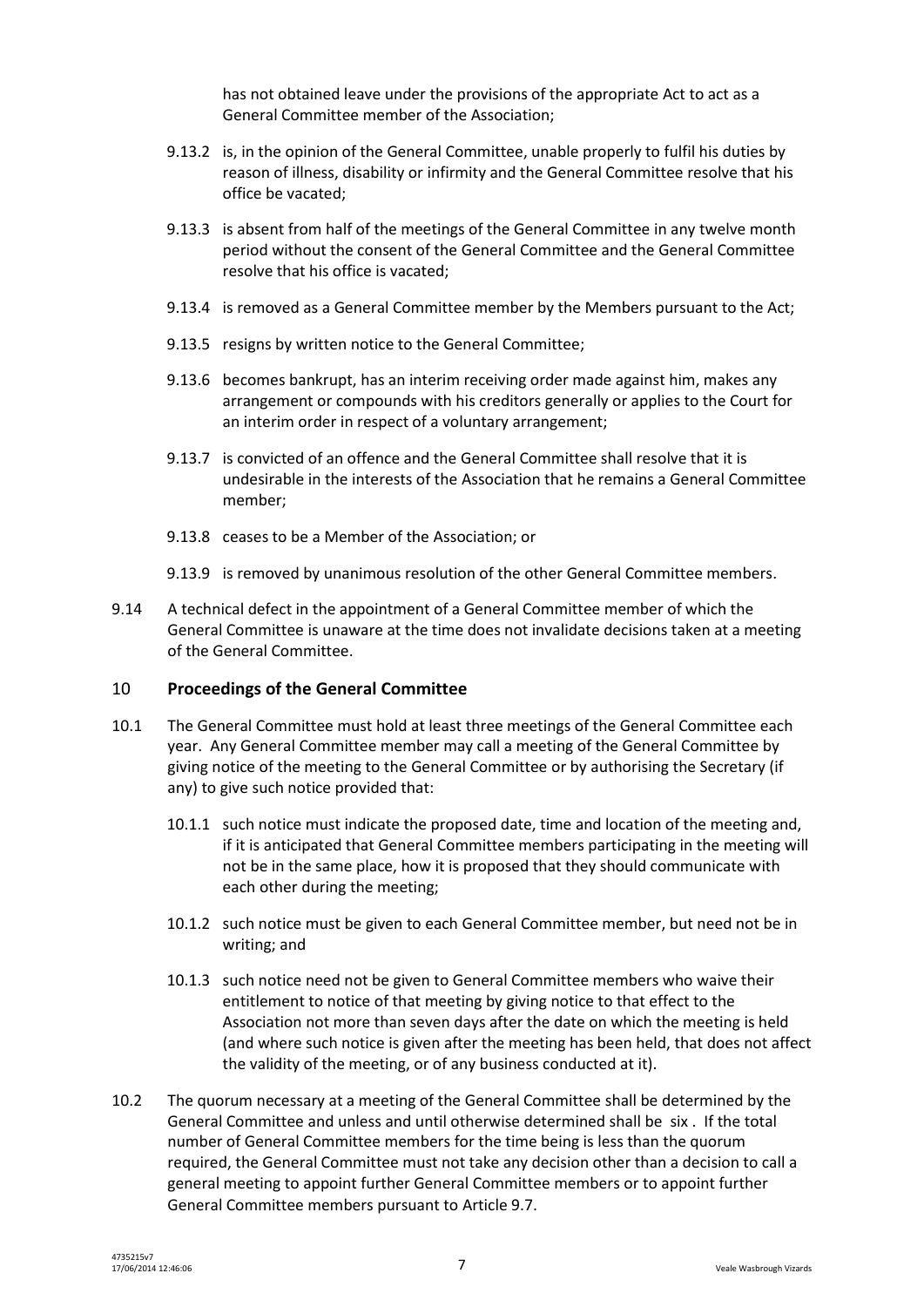- 10.3 A meeting of the General Committee may be held either in person or by suitable electronic means agreed by the General Committee in which all General Committee members participating in the meeting may communicate with all the other participants. If all the General Committee members participating in a meeting are not in the same place, they may decide that the meeting is to be treated as taking place wherever any of them is.
- 10.4 The Chairman or (if the Chairman is unable or unwilling to do so) some other General Committee chosen by the General Committee members present will preside as Chairman at each meeting.
- 10.5 Every decision of the General Committee shall be by a simple majority of the votes cast at a meeting but a written resolution signed (or agreed to in writing) by all of the General Committee members who would have been entitled to vote on the matter had it been proposed as a resolution at a meeting of the General Committee and would have formed a quorum at such a meeting is as valid as a resolution passed at a meeting (and for this purpose the resolution or agreement in writing may be contained in more than one document).
- 10.6 Every General Committee member has one vote on each issue except for the Chairman of the meeting, who in the event of an equality of votes has a second or casting vote (unless the Chairman of the meeting is in accordance with these Articles not to be counted as participating in the decision-making process for quorum or voting purposes).
- 10.7 A procedural defect of which the General Committee are unaware at the time does not invalidate decisions taken at a meeting.

### 11 **Powers of the General Committee**

- 11.1 The General Committee has the following powers in the administration of the Association:
	- 11.1.1 at their absolute discretion, to appoint (and remove) any person or corporate entity (who may also be a General Committee member) to act as Secretary to the Association in accordance with the Act;
	- 11.1.2 to appoint a Patron, honorary Vice Presidents and other honorary officers;
	- 11.1.3 to make standing orders consistent with these Articles and the Act to govern proceedings at general meetings;
	- 11.1.4 to make rules consistent with these Articles and the Act to govern proceedings at meetings of the General Committee and of committees;
	- 11.1.5 to make bye-laws or regulations consistent with these Articles and the Act to govern the administration of the Association; and
	- 11.1.6 to exercise any powers of the Association which are not reserved to a general meeting.

#### 12 **Delegation**

- 12.1 The General Committee may delegate to any committee consisting of two or more persons any of its functions (including any powers or discretions) for such time and on such terms of reference as it thinks fit provided that:
	- 12.1.1 all proceedings of every committee must be reported promptly to the General Committee; and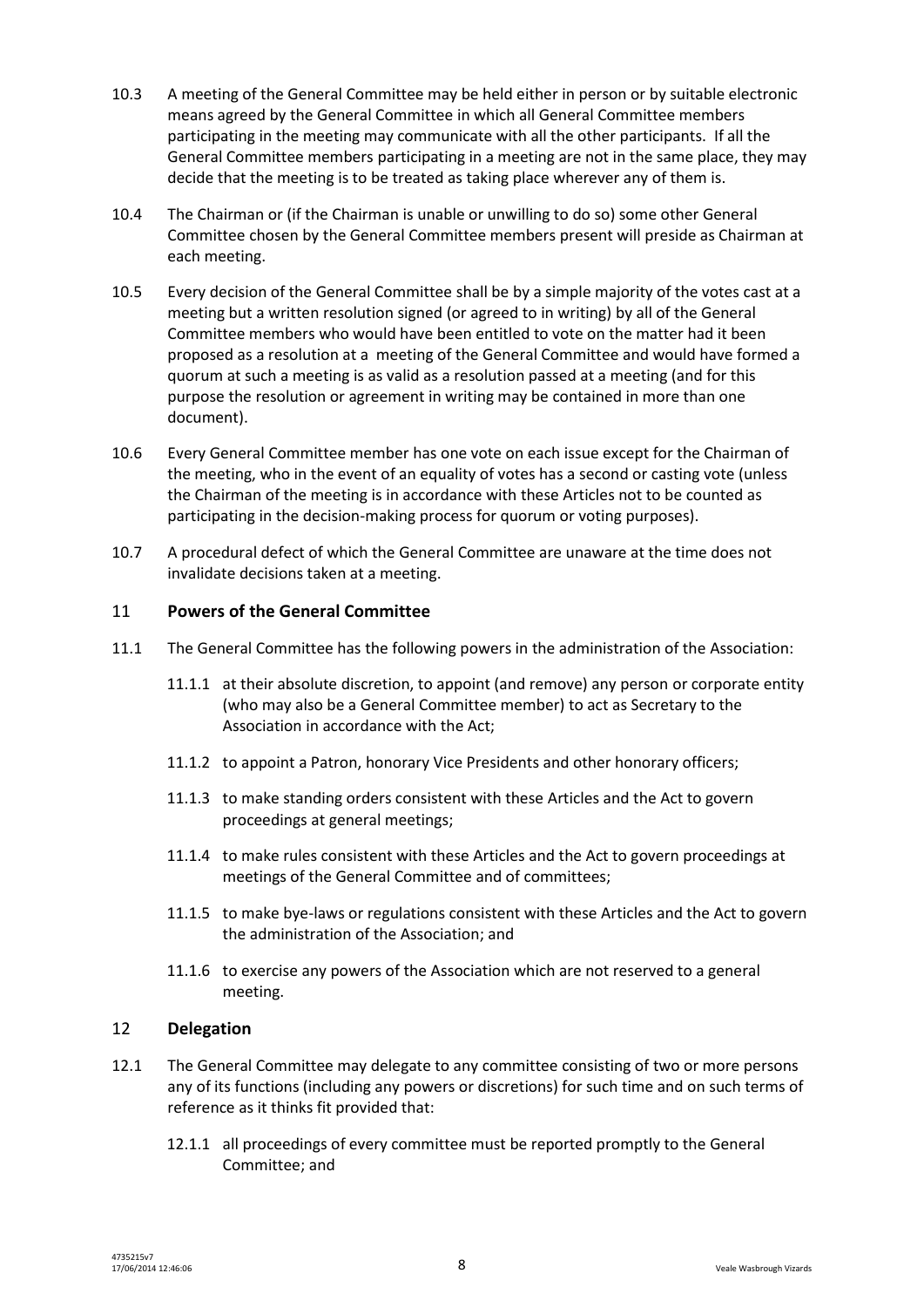- 12.1.2 every committee must act in accordance with the terms of reference on which any function is delegated to it (but, subject to that, the proceedings of the committee will be governed by such of these Articles as regulate the proceedings of the General Committee so far as they are capable of applying).
- 12.2 The General Committee may at any time revoke any delegation in whole or part or alter its terms.

# 13 **Advisory Board**

13.1 The General Committee may establish an advisory board comprising individuals who, in the opinion of the General Committee, have relevant experience in dealing with issues affecting the Association. An advisory board shall have none of the rights or powers exercisable by a committee of the General Committee other than a power to advise the General Committee on any matters which have been referred to it by the General Committee. The members of an advisory board shall not, unless they are also General Committee members, have the duties and responsibilities of company directors. Subject to any terms and conditions expressly imposed by the General Committee, the proceedings of any advisory boards shall be governed by such of these Articles as regulate the proceedings of the General Committee so far as they are capable of applying.

### 14 **Benefits**

- <span id="page-8-0"></span>14.1 Nothing in Articl[e 6.1](#page-2-3) shall prevent the payment in good faith by the Association:
	- 14.1.1 of remuneration to any Member or General Committee member for services rendered to the Association;
	- 14.1.2 to any General Committee member of reasonable and proper out-of-pocket expenses;
	- 14.1.3 of interest on money lent by a Member of the Association or a General Committee member at a commercial rate of interest;
	- 14.1.4 of reasonable and proper rent for premises demised or let by any Member of the Association or by any General Committee member; or
	- 14.1.5 of any premium in respect of the purchase and maintenance of indemnity insurance in respect of liability for any act or default of the General Committee (or any of the General Committee members) in relation to the Association.

# 15 **Conflicts of interest**

- 15.1 Whenever a General Committee member finds himself in a situation that is reasonably likely to give rise to a Conflict of Interest, he must declare his interest to the General Committee unless, or except to the extent that, the other General Committee members are or ought reasonably to be aware of it already.
- 15.2 If any question arises as to whether a General Committee member has a Conflict of Interest, the question shall be decided by a majority decision of the other General Committee members.
- <span id="page-8-1"></span>15.3 Whenever a matter is to be discussed at a meeting and a General Committee member has a Conflict of Interest in respect of that matter then, subject to Article [16,](#page-9-0) he must:
	- 15.3.1 remain only for such part of the meeting as in the view of the other General Committee members is necessary to inform the debate;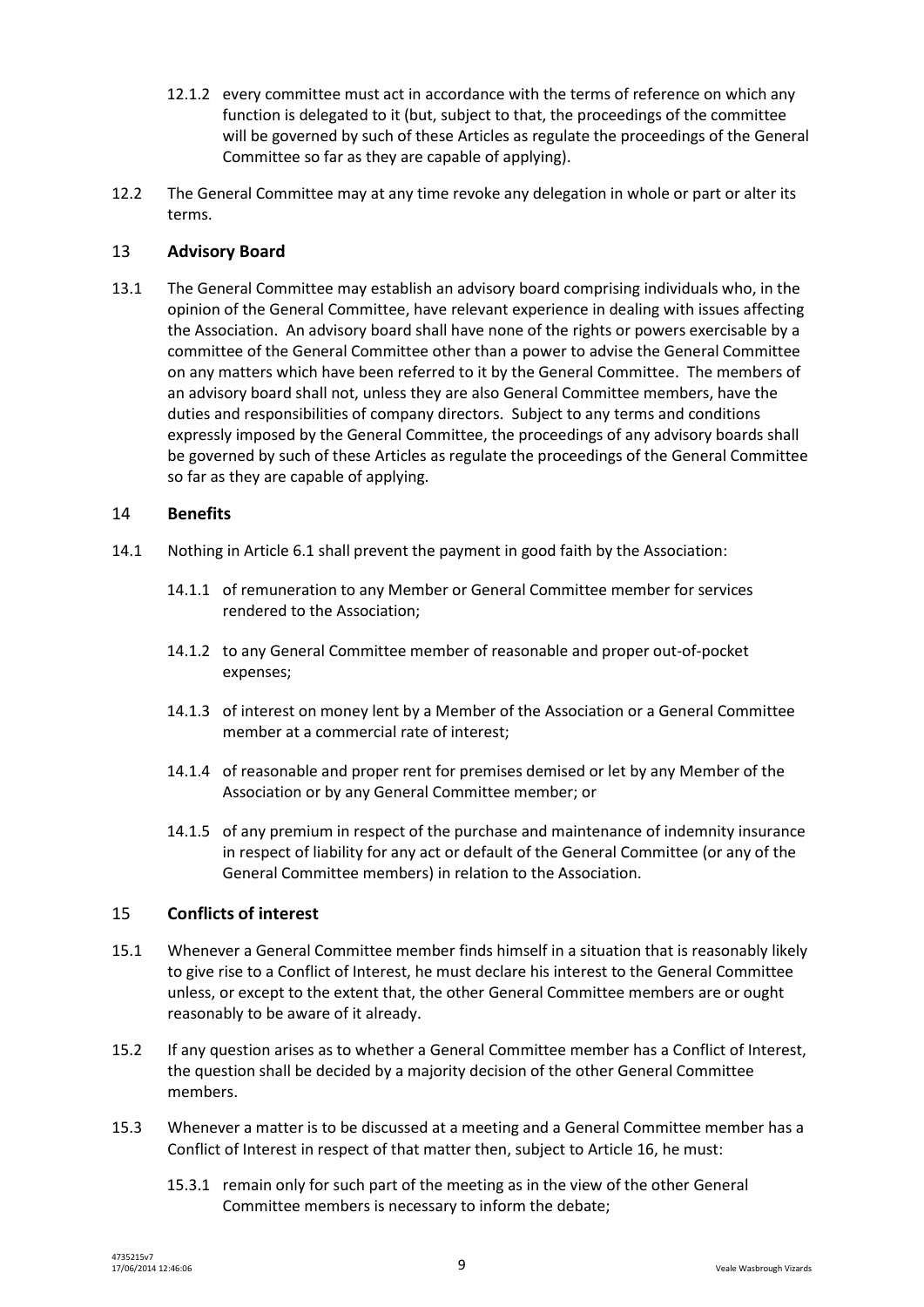- 15.3.2 not be counted in the quorum for that part of the meeting; and
- 15.3.3 withdraw during the vote and have no vote on the matter.
- 15.4 When a General Committee member has a Conflict of Interest which he has declared to the General Committee, he shall not be in breach of his or her duties to the Association by withholding confidential information from the Association if to disclose it would result in a breach of any other duty or obligation of confidence owed by him.

# <span id="page-9-0"></span>16 **General Committee's power to authorise a conflict of interest**

- <span id="page-9-1"></span>16.1 The General Committee has power to authorise a General Committee member to be in a position of Conflict of Interest provided:
	- 16.1.1 in relation to the decision to authorise a Conflict of Interest, the conflicted General Committee member must comply with Articl[e 15.3;](#page-8-1)
	- 16.1.2 in authorising a Conflict of Interest, the General Committee can decide the manner in which the Conflict of Interest may be dealt with and, for the avoidance of doubt, they can decide that the General Committee member with a Conflict of Interest can participate in a vote on the matter and can be counted in the quorum; and
	- 16.1.3 the decision to authorise a Conflict of Interest can impose such terms as the General Committee think fit and is subject always to their right to vary or terminate the authorisation.
- 16.2 If a Conflict of Interest has been authorised by the General Committee in accordance with Articl[e 16.1](#page-9-1) then, even if the relevant General Committee member has been authorised to remain at the meeting by the other General Committee members, he may absent himself from meetings of the General Committee at which anything relating to that Conflict of Interest will or may be discussed.
- 16.3 A General Committee member shall not be accountable to the Association for any benefit which he or she derives from any Conflict of Interest which has been authorised by the General Committee in accordance with Articl[e 16.1](#page-9-1) (subject to any limits or conditions to which such approval was subject).

#### 17 **Register of General Committee members' interests**

The General Committee members shall cause a register of General Committee members' interests to be kept. A General Committee member must declare the nature and extent of any interest, direct or indirect, which he has in a proposed transaction or arrangement with the Association or in any transaction or arrangement entered into by the Association which has not previously been declared.

#### 18 **Records and accounts**

- 18.1 The General Committee must comply with the requirements of the Act as to keeping financial records, the audit of accounts and the preparation and transmission to the Registrar of Companies of:
	- 18.1.1 annual reports;
	- 18.1.2 annual returns; and
	- 18.1.3 annual statements of account.
- 18.2 The General Committee must keep proper records of: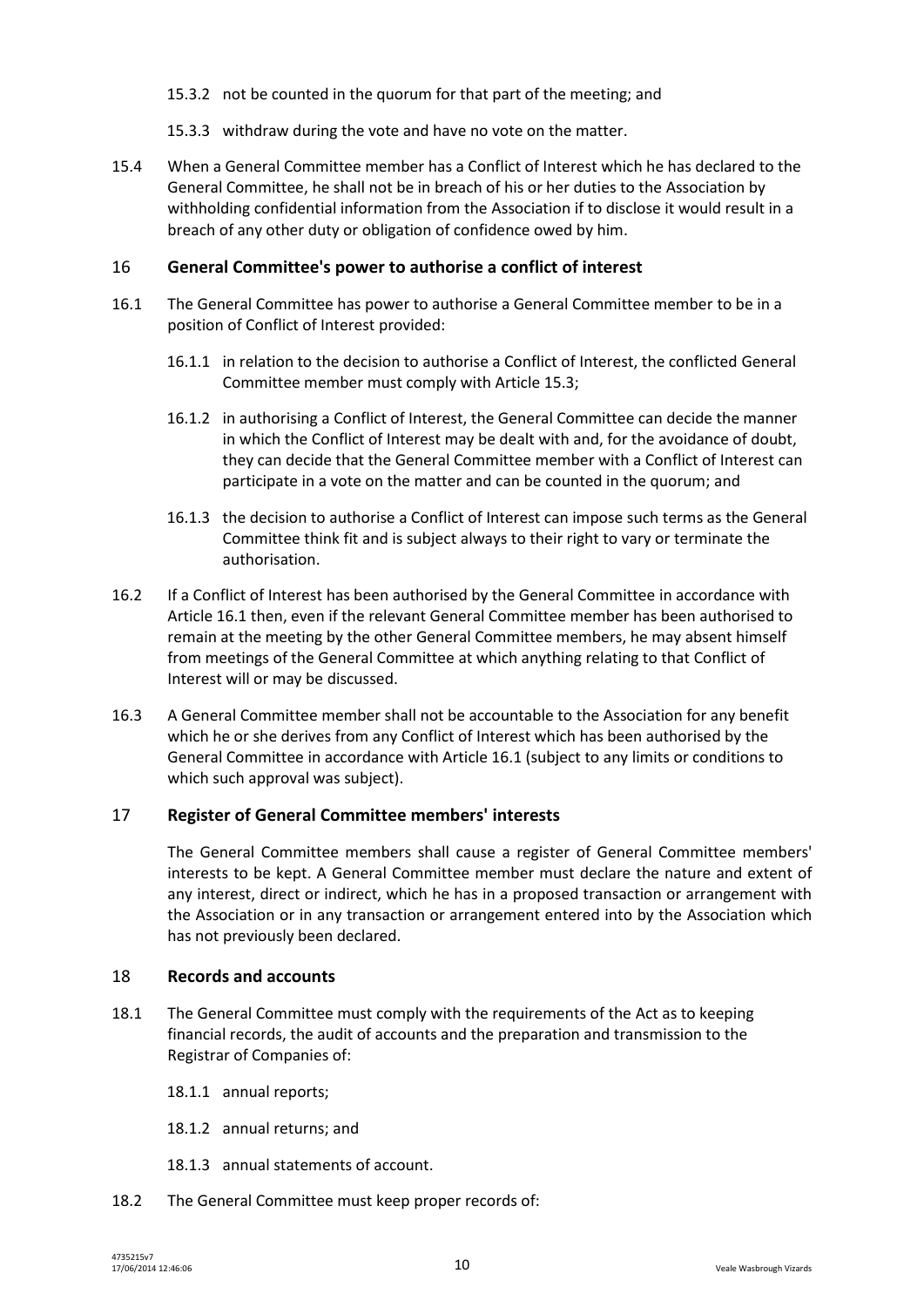- 18.2.1 all proceedings at general meetings;
- 18.2.2 all proceedings at meetings of the General Committee (including a record of all unanimous or majority decisions taken by the General Committee for at least ten years from the date of the decision recorded);
- 18.2.3 all reports of committees; and
- 18.2.4 all professional advice obtained.
- 18.3 Accounting records relating to the Association must be made available for inspection by any General Committee member at any reasonable time during normal office hours.
- 18.4 A copy of the Association's latest available statement of account must be supplied on request to any General Committee member or Member, or to any other person who makes a written request and pays the Association's reasonable costs, within two months of such request.

### 19 **Notices**

- 19.1 Notices, documents, resolutions or information under these Articles may be sent or supplied to General Committee by hand, or by post or by suitable electronic means.
- <span id="page-10-3"></span><span id="page-10-2"></span>19.2 The Association may deliver a notice or other document to a Member by:
	- 19.2.1 delivering it personally to the Member;
	- 19.2.2 post or hand delivery to the Member's address shown in the register of Members;
	- 19.2.3 electronic mail to an address notified by the Member in writing; or
	- 19.2.4 by means of a website in accordance with Article[s 19.3](#page-10-0) and [19.4.](#page-10-1)
- <span id="page-10-4"></span><span id="page-10-0"></span>19.3 Notices, resolutions, documents or information may be sent or supplied to Members by means of a website provided that a Member has consented to receive notices, resolutions, documents or information in that way. A Member will be deemed to have agreed to receive notices, resolutions, documents and information in this way where they have been asked individually by the Association to agree to receive notices, resolutions, documents and information through a website and the Association has not received a response within the period of 28 days beginning with the date on which the Association's request was sent. A Member is not taken to have so agreed if the Association's request did not state clearly what the effect of a failure to respond would be, or was sent less than 12 months after a previous request was made.
- <span id="page-10-1"></span>19.4 Where any notice, resolution, document or other information is to be sent or supplied by means of a website, a Member shall be notified in accordance with Article[s 19.2.1,](#page-10-2) [19.2.2](#page-10-3) or [19.2.3](#page-10-4) of:
	- 19.4.1 its presence on the website;
	- 19.4.2 the address of the website;
	- 19.4.3 the place on the website where it may be accessed; and
	- 19.4.4 how to access it.
- <span id="page-10-5"></span>19.5 Any notice, resolution, document or other information sent or supplied by means of a website shall be deemed to have been received by the Member when the notice, resolution, document or other information is first made available on the website or, if later, when the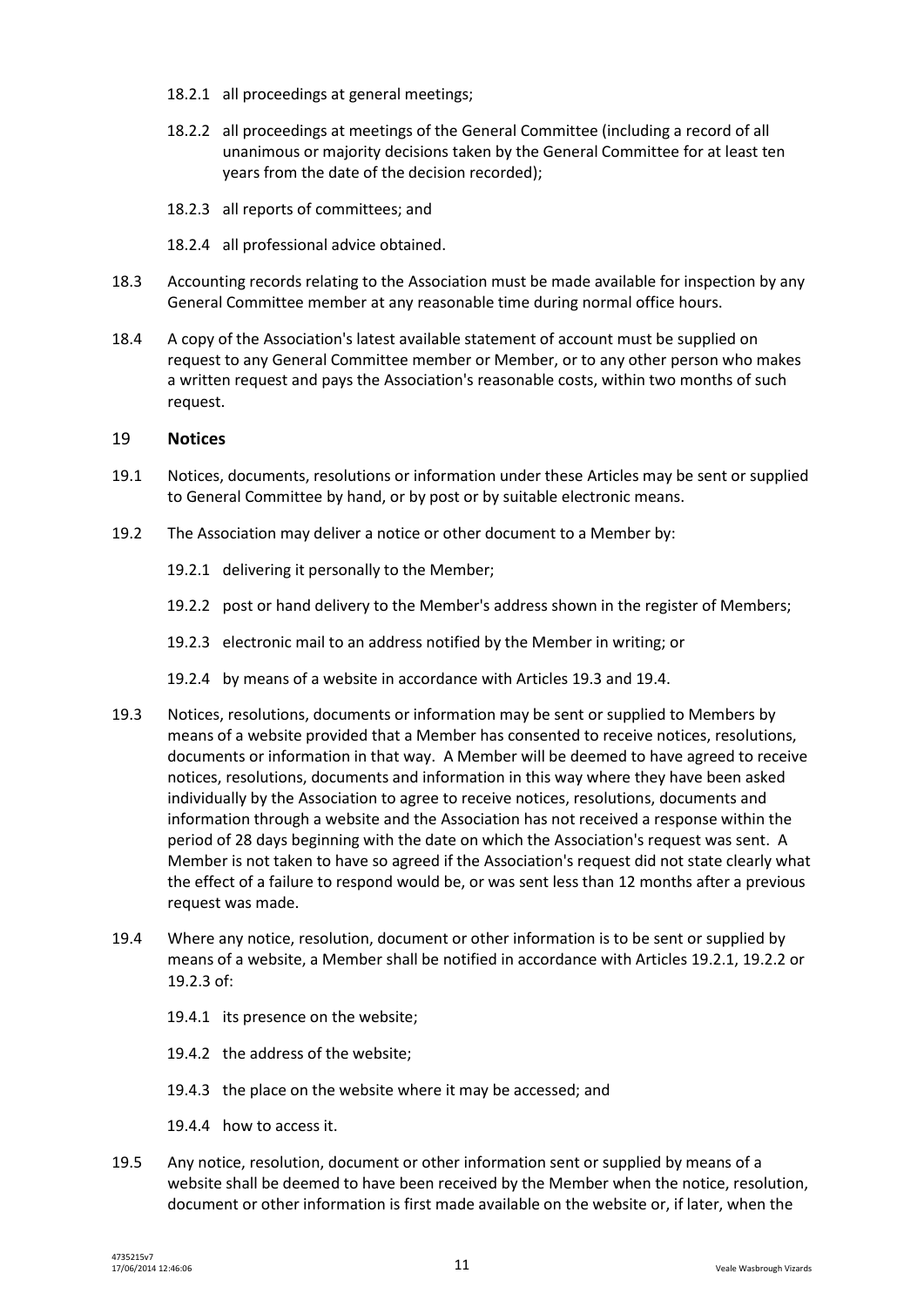Member is deemed to have received the notification given under Article [19.4](#page-10-1) in accordance with the relevant provisions of [19.6.](#page-11-1)

- <span id="page-11-1"></span>19.6 Subject to Article [19.5,](#page-10-5) any notice given in accordance with these Articles is to be treated for all purposes as having been received:
	- 19.6.1 24 hours after being sent by electronic means or delivered by hand to the relevant address;
	- 19.6.2 two clear days after being sent by first class post to that address;
	- 19.6.3 three clear days after being sent by second class or overseas post to that address;
	- 19.6.4 on being handed to the Member (or, in the case of a member organisation, its authorised representative) personally; or, if earlier
	- 19.6.5 as soon as the Member acknowledges actual receipt.
- 19.7 A technical defect in the giving of notice of a meeting of which the General Committee is unaware at the time does not invalidate decisions taken at that meeting.

#### 20 **Indemnity**

20.1 The Association may indemnify any General Committee member against any liability incurred by him in that capacity, to the extent permitted by the Act.

#### 21 **Dissolution**

21.1 If upon the winding-up or dissolution of the Association there remains after provision has been made for all its liabilities any assets whatsoever, such assets shall not be paid to or distributed amongst the Members of the Association but shall be given or transferred to some other institution or institutions having objects similar to the Objects determined by resolution of the Members of the Association at or before the time of winding-up or dissolution or in default thereof by such Judge of the High Court of Justice as may have or acquire jurisdiction in the matter.

#### 22 **Model Articles**

22.1 The model articles for private companies limited by guarantee contained in schedule 2 of the Companies (Model Articles) Regulations 2008 (SI 2008/3229) shall not apply to the Association.

#### <span id="page-11-0"></span>23 **Interpretation**

23.1 In these Articles:

**the Act:** means the Companies Act 2006 and any provisions of the Companies Act 1985 for the time being in force

**AGM:** shall have the meaning given to it in Article [8.1](#page-3-1)

**these Articles:** means these articles of association

**Association:** means the company governed by these Articles

**Chairman:** means the Chairman of the General Committee elected by the Members in accordance with Articl[e 9.5](#page-4-0)

**clear day:** means 24 hours from midnight following the relevant event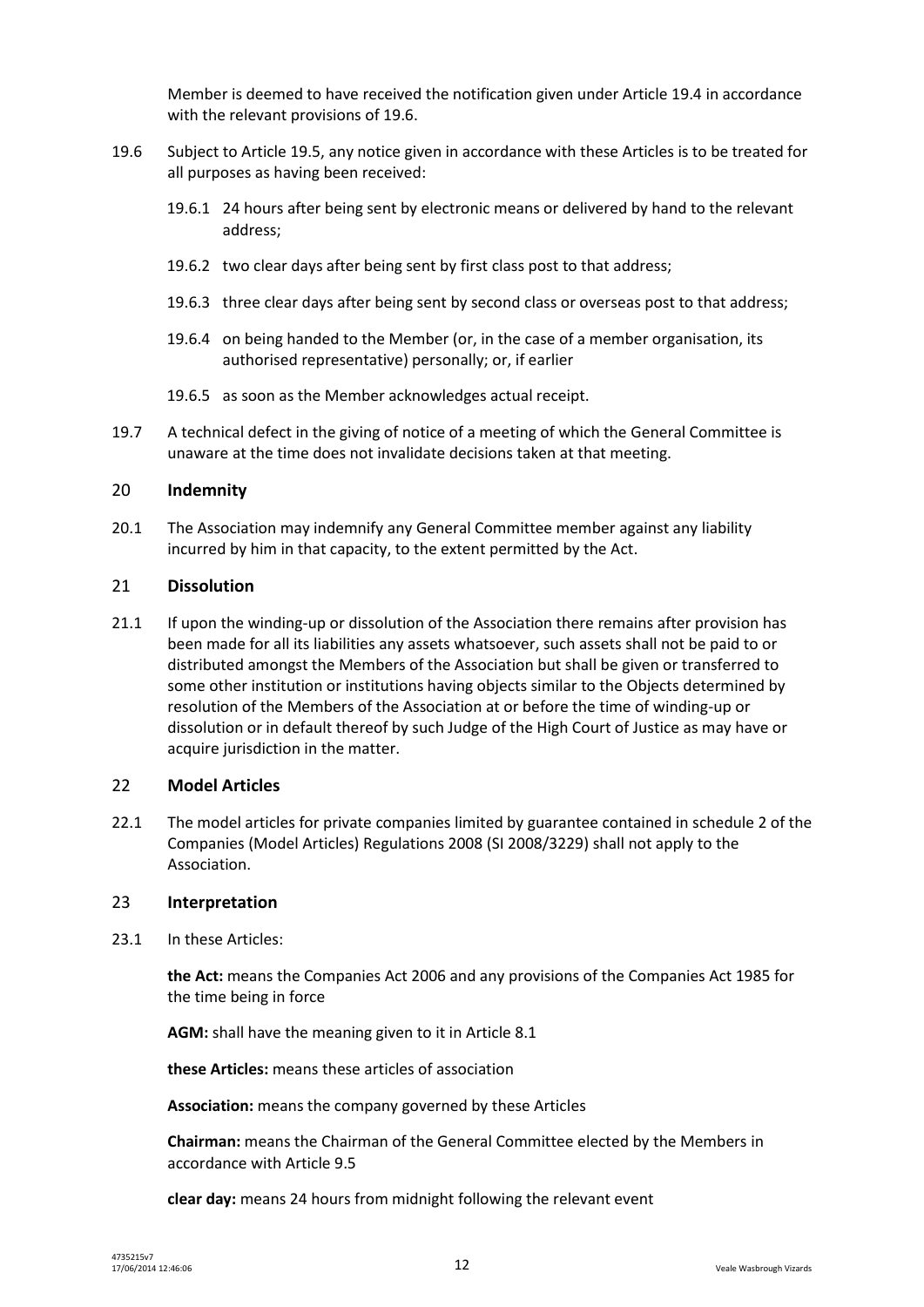**Conflict of Interest:** means any Interest of a General Committee member (or any person Connected to a General Committee member) that conflicts, or may conflict, with the interests of the Association and includes a conflict of interest and duty and a conflict of duties

**Connected Person:** means any person falling within one of the following categories:

- (a) any spouse or civil partner of a General Committee member or a Member;
- (b) any parent, child, brother, sister, grandparent or grandchild of a General Committee member or Member who is financially dependent on such General Committee member or Member or on whom the General Committee member or Member is financially dependent;
- (c) the spouse or civil partner of any person in (b);
- (d) any other person in a relationship with a General Committee member or Member which may reasonably be regarded as equivalent to that of a spouse or civil partner; or
- (e) any company, LLP or partnership of which a General Committee member or Member is a paid director, member, partner or employee or a holder of more than 1% of the share capital or capital; and

any person who is a Connected Person in relation to any General Committee member or Member is referred to in these Articles as **Connected** to that General Committee member or Member

**Elected General Committee member:** shall have the meaning given to it in article [9.3.2](#page-4-1)

**Co-opted General Committee member:** shall have the meaning given to it in article [9.3.3](#page-4-2)

**General Committee:** means the board of directors of the Association

**General Committee member:** means each of the directors of the Association under the Act (and **General Committee members** means all of the directors)

**Interest:** means any direct or indirect interest (and includes any interest a General Committee member or any person Connected to a General Committee member may have as a consequence of any duty he or she may owe to any other person) and where a General Committee member (or any person Connected to a General Committee member) has any such interest in any matter or situation or transaction or arrangement the General Committee member is **Interested** in it

**Member** and **Membership:** refers to the members of the Association for the purposes of, and as defined by, the Act and their membership of the Association

**month:** means calendar month

**Objects:** shall have the meaning given to it in Article [3.1](#page-1-0)

**Old Edwardians:** shall have the meaning given to it in Article [3.1.2](#page-1-1)

**President:** shall have the meaning given to it in Article [9.3.1](#page-4-3)

**proxy notice:** shall have the meaning given to it in Articl[e 8.12](#page-4-4)

**School:** shall have the meaning given to it in Articl[e 3.1.1](#page-1-2)